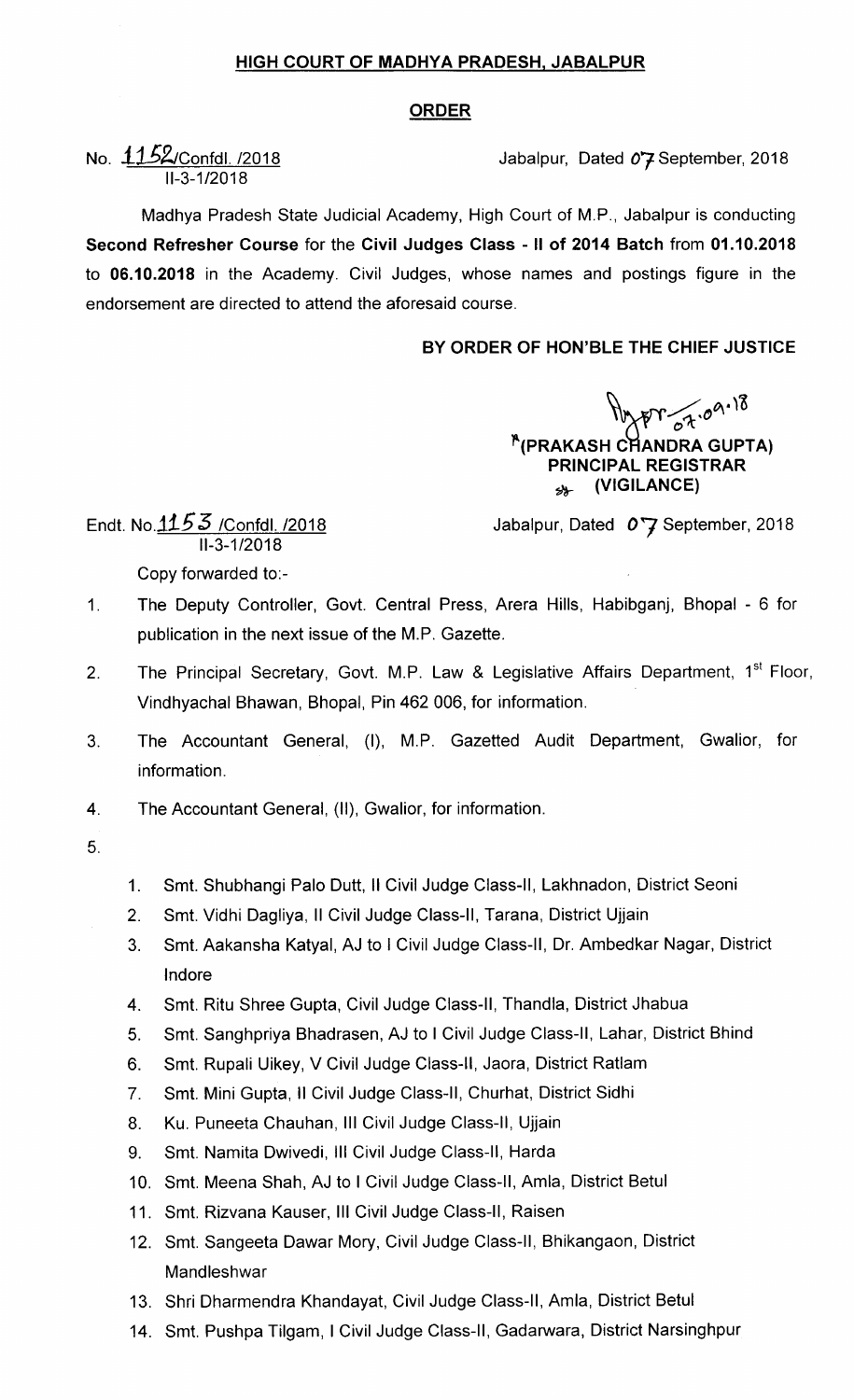- 15. Ku. Viksita Markam, I Civil Judge Class-II, Mahidpur, District Ujjain
- 16. Smt. Suruchi Rawat, AJ to I Civil Judge class-II, Basoda, District Vidisha
- 17. Sushri Nidhi Jain, VI Civil Judge class-ll, Jabalpur
- 18. Sushri Harshita Sharma, II Civil Judge Class-II, Khargone, District Mandleshwar
- 19. Sushri Sushma Upamman, V Civil Judge Class-II, Satna
- 20. Shri Vijay Pal Singh Chauhan, II Civil Judge Class-II, Ambah, District Morena
- 21. Shri Mahendra Singh, Civil Judge class-ll, Rampur Naikin, District Sidhi
- 22. Smt. Shikha Agrawal, Civil Judge class-ll, Aaron, District Guna
- 23. Sushri Rohini Tiwari, I Civil Judge Class-II, Jabalpur
- 24. Shri Aadil Ahmad Khan, III Civil Judge Class-II, Seoni
- 25. Smt. Sheela Maina Yadav, III Civil Judge Class-II, Gadarwara, District Narsinghpur
- 26. Shri Amandeep Singh Chhabra, lx Civil Judge Class-lI, Jabalpur
- 27. Sushri Rano Pal, XIV Civil Judge Class-lI, Gwaljor
- 28. Shri Ajay Singh Yadav, I Civil Judge Class-ll, Ambah, District Morena
- 29. Shri Surendra Singh Kushwah, III Civil Judge Class-II, Sheopur
- 30. Shri Seeta Sharan Yadav, Civil Judge Class-ll, Rajendragram, District Anuppur
- 31. Shri Sazid Mohammad,11 Civil Judge class-Il, Rajgarh
- 32. Sushri Bindu Patel, I Civil Judge Class-II, Damoh
- 33. Sushri Vandana Soni, III Civil Judge Class-II, Sirmaur, District Rewa
- 34. Shri Manoj Soni, Civil Judge Class-ll, Ajaygarh, Panna
- 35. Shri Rakesh Kumar Jatav, I Civil Judge Class-II, Raghogarh, District Guna
- 36. Shri Devendra Atulkar, I Civil Judge Class-II, Berasia, District Bhopal
- 37. Smt. Sonam Verma, I AJ to I Civil Judge Class-II, Dabra, District Gwalior
- 38. Smt. Kamla Goutam, I Civil Judge Class-II, Multai, District Betul
- 39. Shri Devendra Solanki, I Civil Judge Class-II, Rajgarh
- 40. Shri Raj Kumar Bhadrasen, II Civil Judge Class-II, Lahar, District Bhind
- 41. Sushri Vimlesh Mudaiya, III Civil Judge Class-II, Mungaoli, District Ashoknagar
- 42. Sushri Pragati Mitra, V Civil Judge class-II, lndore
- 43. Shri Vinod Ahirvar, AJ to Civil Judge Class-ll.Bhainsdehi, District Betul
- 44. Shri Ashish Kumar Mathoriya, I Civil Judge Class-II, Badamalhara, District **Chhatarpur**
- 45. Shri Panna Nagesh, X Civil Judge Class-ll, Jabalpur
- 46. Shri Amit Malviya, Civil Judge Class-ll, Pandurna, District Chhindwara
- 47. Sushri Deepti Thakur, Il Civil Judge Class-II, Berasia, Bhopal
- 48. Shri Lokesh Taran, Civil Judge Class-ll, Nainpur, District Mandla
- 49. Smt. Ashwini Singh, I Civil Judge Class-ll, Lavkush Nagar, District Chhatarpur
- 50. Sushri Sheetal Baghel, IV Civil Judge Class-Il, Neemuch

For information and compliance with a direction to all the participants that they should compulsorily appear on 01.10.2018 at 9.30 a.m. in the Academy.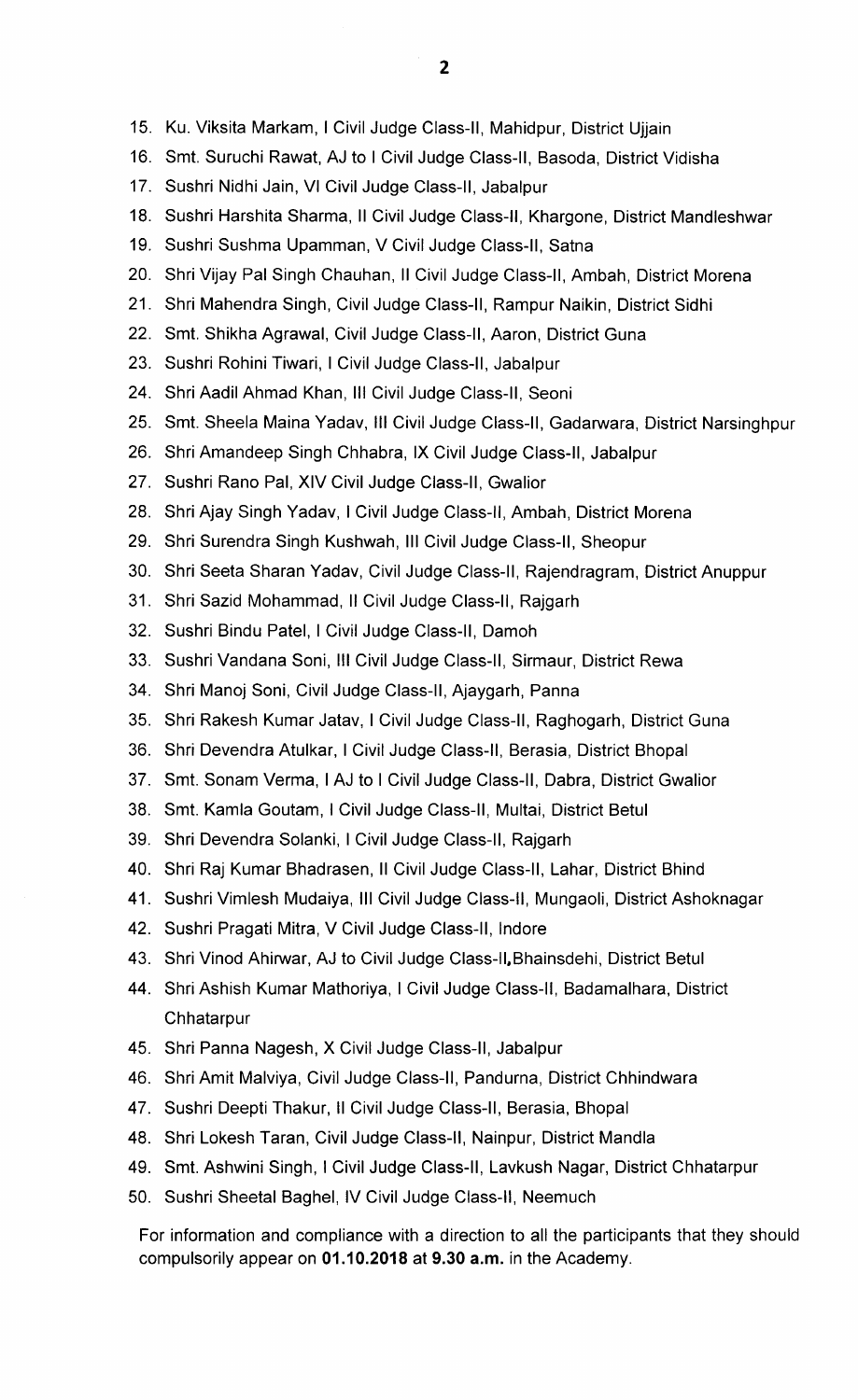The nominated Judges of District Judiciary are directed to observe the following instruction:

- To apprise themselves with the contents of the Joining Instructions available on the MPSJA website www.mpsja.gov.in & www.mpsja.mphc.gov.in and observe the same.
- The participants shall send one soft copy each of the following to the Academy on official mail of the State Judicial Academy i.e. mpsja@mphc.in sufficiently in advance i.e. latest by 25<sup>th</sup> September, 2018 and shall also bring the photocopy of the same with them:
	- Judgment in civil and criminal cases (contested) (one each);
	- Issues (one);
	- Charges (one);
	- Questionnaire of examination of accused
- 6. The District & Sessions Judge, Seoni/ Ujjain/ Indore/ Jhabua/ Bhind/ Ratlam/ Sidhi/ Harda/ Betul/ Raisen/ Mandleshwar/ Narsinghpur/ Vidisha/ Jabalpur/ Satna/ Morena/ Guna/ Gwalior/ Sheopur/ Anuppur/ Rajgarh/ Damoh/ Rewa/ Panna/ Bhopal/ Ashoknagar/ Chhatarpur/ Chhindwara/ Mandla/ Neemuch for information and necessary action with a request to instruct the participant Judges to remain present at M.P.S.J.A. building at Jabalpur on the date and time given in the order, positively.

#### Registrar (I.T.), High Court of Madhya Pradesh, Jabalpur, for sending copy of order by  $\overline{7}$ . e-mail to following Judicial Officers:-

- I. District Judge (Inspection), High Court Premises, Jabalpur/ District Judge (Inspection), J.E.-1, Judges Enclave, Residency Area, lndore -452001/ District Judge (Inspection), 28/8, Race-course Road, Opposite Maila Ground, Gwalior (M.P.), for information.
- 11. Principal Registrar, High Court of M.P., Bench lndore, for information
- Ill. Principal Registrar, High Court of M.P., Bench Gwalior, New High Court Building, City Centre, Gwalior, for information.
- IV. Member Secretary, M.P. State Legal Services Authority, 574, South Civil Lines, Jabalpur, for information.
- V. Principal Registrar (Judicial)/ (Vigilance)/ (I.L.R. & Examination), High Court of M.P., Jabalpur, for information.
- Vl. Member Secretary, State Court Management System Committee, High Court of M.P., Jabalpur, for information.
- Vll. Registrar (I&L)/ (District Establishment) (Judicial-I)/ (Judicial-ll)/ (Administration)/ (Exam & Labour Judiciary)/ Officer on Special Duty/ Registrar/Secretary, High Court Legal Service Committee, High Court of Madhya Pradesh, Jabalpur, for information.
- 8. Director/ Additional Director/ Faculty Member (Sr.)/ Faculty Member (Jr.)/ Assistant Director/OSDs, Madhya Pradesh State Judicial Academy, Jabalpur for information.
- 9. Registrar (E.)/ Accounts Officer/ Budget Officer/ Joint Registrar (Protocol)/ Deputy Registrar (Judicial), High Court of Madhya Pradesh, Jabalpur, for information.